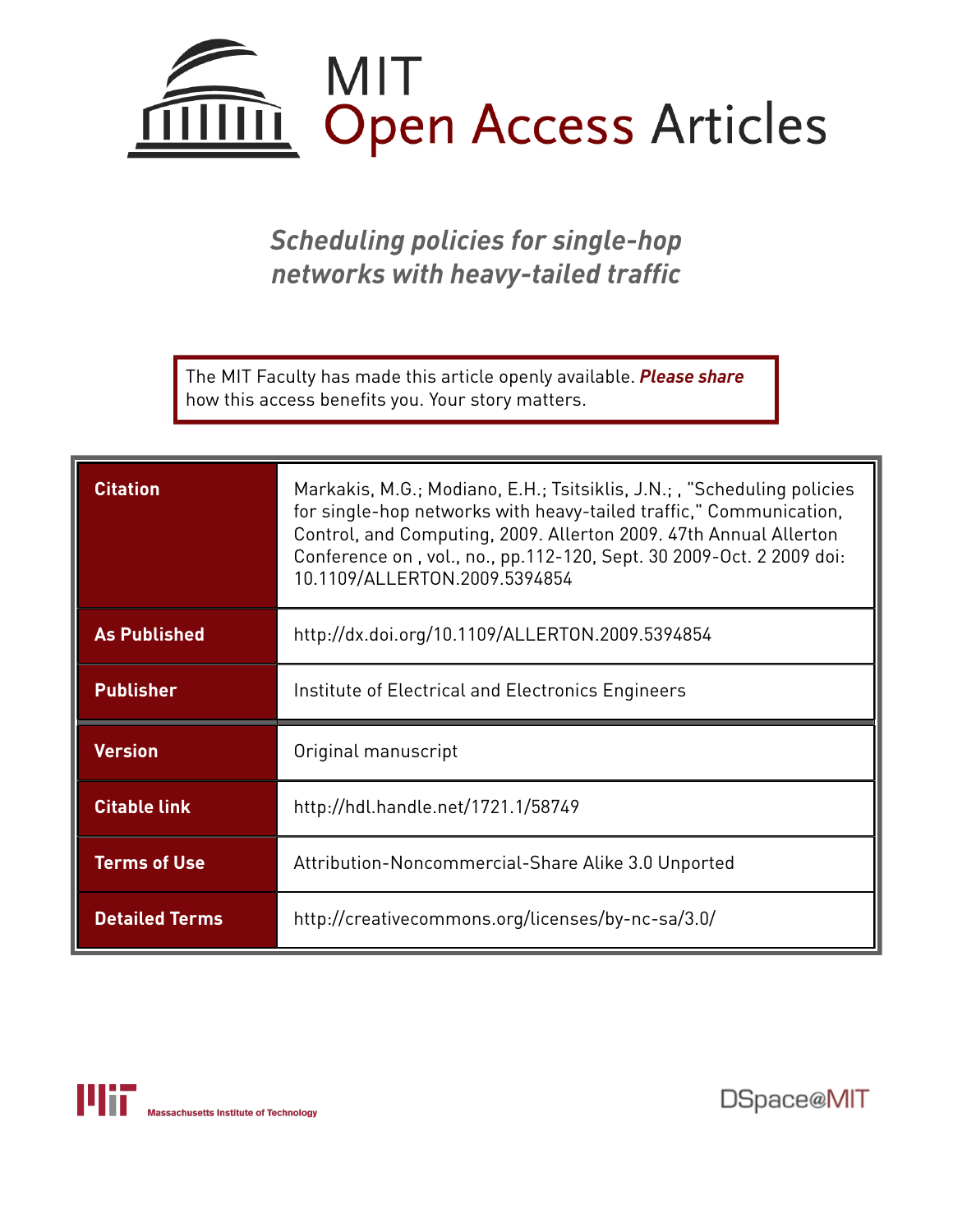# Scheduling Policies for Single-Hop Networks with Heavy-Tailed Traffic

Mihalis G. Markakis, Eytan H. Modiano and John N. Tsitsiklis

*Abstract*—In the first part of the paper, we study the impact of scheduling, in a setting of parallel queues with a mix of heavy-tailed and light-tailed traffic. We analyze queue-length unaware scheduling policies, such as round-robin, randomized, and priority, and characterize their performance. We prove the queue-length instability of Max-Weight scheduling, in the presence of heavy-tailed traffic. Motivated by this, we analyze the performance of Max-Weight- $\alpha$  scheduling, and establish conditions on the  $\alpha$ -parameters, under which the system is queue-length stable. We also introduce the Max-Weight-log policy, which provides performance guarantees, without any knowledge of the arriving traffic. In the second part of the paper, we extend the results on Max-Weight and Max-Weight- $\alpha$  scheduling to a single-hop network, with arbitrary topology and scheduling constraints.

#### I. INTRODUCTION

The area of control of communication networks is one of the most active and fruitful fields of research in recent years, including several elaborate and interconnected forms of control, such as congestion control, routing, scheduling and power control. Much of the theoretical foundation regarding network stability was laid out in [13], where a communication network was abstracted by using a constrained queueing system. In that study, Tassiulas and Ephremides presented the Max-Weight scheduling and Back-Pressure routing policies, that are guaranteed to stabilize a queueing network, whenever possible. Subsequently, numerous studies have addressed variations or extensions of this policy in different settings.

In this paper we analyze the performance of various scheduling policies, in a single-server system serving two parallel queues, with a mix of heavy-tailed and light-tailed arrivals. We then extend our results, to single-hop networks, with arbitrary topology and scheduling constraints, and some heavy-tailed traffic.

Heavy-tailedness has been studied extensively in related fields, such as queueing theory [15] and task assignment in server farms [6]. In the context of scheduling in queueing networks, related work has been done by [1], [3], [4] and [11]. A not surprising, common conclusion of these studies is that scheduling policies that discriminate against the heavytailed arrivals tend to achieve better performance. The present study not only confirms this conclusion, but also determines the extent to which a scheduling policy needs to discriminate against the heavy-tailed arrivals, what performance guarantees can be achieved by doing so, and, most importantly, what can happen otherwise.

The remainder of the paper is organized as follows: Section II contains the model that we use in the first part of this study, namely a single-server system with 2 parallel queues, with a mix of heavy-tailed and light-tailed traffic, and also a performance analysis for some popular scheduling policies in this setting. We begin by analyzing some queue-length unaware scheduling policies, such as round-robin, randomized, and priority, and characterize their performance. We present the Max-Weight scheduling policy, and show that the existence of a heavy-tailed arrival process causes the queue-length instability of both queues. Then, considering the Max-Weight- $\alpha$  scheduling policy, we associate the values of the  $\alpha$ -parameters with the tails of the arrival processes, and provide sufficient conditions for the  $\alpha$ -moments of the queuelengths to be finite. Finally, we introduce and analyze the Max-Weight-log scheduling policy, which provides stabiity guarantees, even when the tails of the arrival processes are completely unknown. In Section III, we extend our analysis of the Max-Weight and Max-Weight- $\alpha$  policies to a single-hop network with arbitrary topology and scheduling constraints, a model general enough to capture a class of real-world communication networks. We conclude with a discussion of the contributions and limitations of this study, and possible future directions of research, in Section IV.

#### II. SCHEDULING IN PARALLEL QUEUES

### *A. Model and Definitions*

We begin with the model of the queueing network that we consider in the first part of this study, a single-server system of 2 parallel queues. Time is slotted, and arrivals occur at the end of each time-slot. We call the two queues in the system *H* and *L*, and assume that they receive heavytailed and light-tailed traffic, respectively. We denote their queue-length stochastic processes as  $\{Q_H(t); t \geq 0\}$  and  $\{Q_L(t); t \geq 0\}$ , and their arrival processes as  $\{A_H(t); t \geq 0\}$ and  $\{A_L(t); t \geq 0\}$ , respectively, where  $A_H(t)$  is the number of packets that queue  $H$  receives at time-slot  $t$ , and similarly for queue *L*. The arrival processes to each queue are assumed to be *independent and identically distributed* over time, and independent of each other. The size of the packets is fixed. The server is assumed to be constantly connected to the two queues, and has deterministic service rate of 1 packet per time-slot.

The scheduling decision that has to be made at each timeslot, is to determine which one of the two queues will be

This work was supported by the NSF Grants CNS-0915988, and CCF-0728554, and by the ARO MURI Grant W911NF-08-1-0238.

M. Markakis, E. Modiano, and J. Tsitsiklis are with the Massachusetts Institute of Technology, Cambridge, MA 02139 (e-mail: mihalis@mit.edu; modiano@mit.edu; jnt@mit.edu).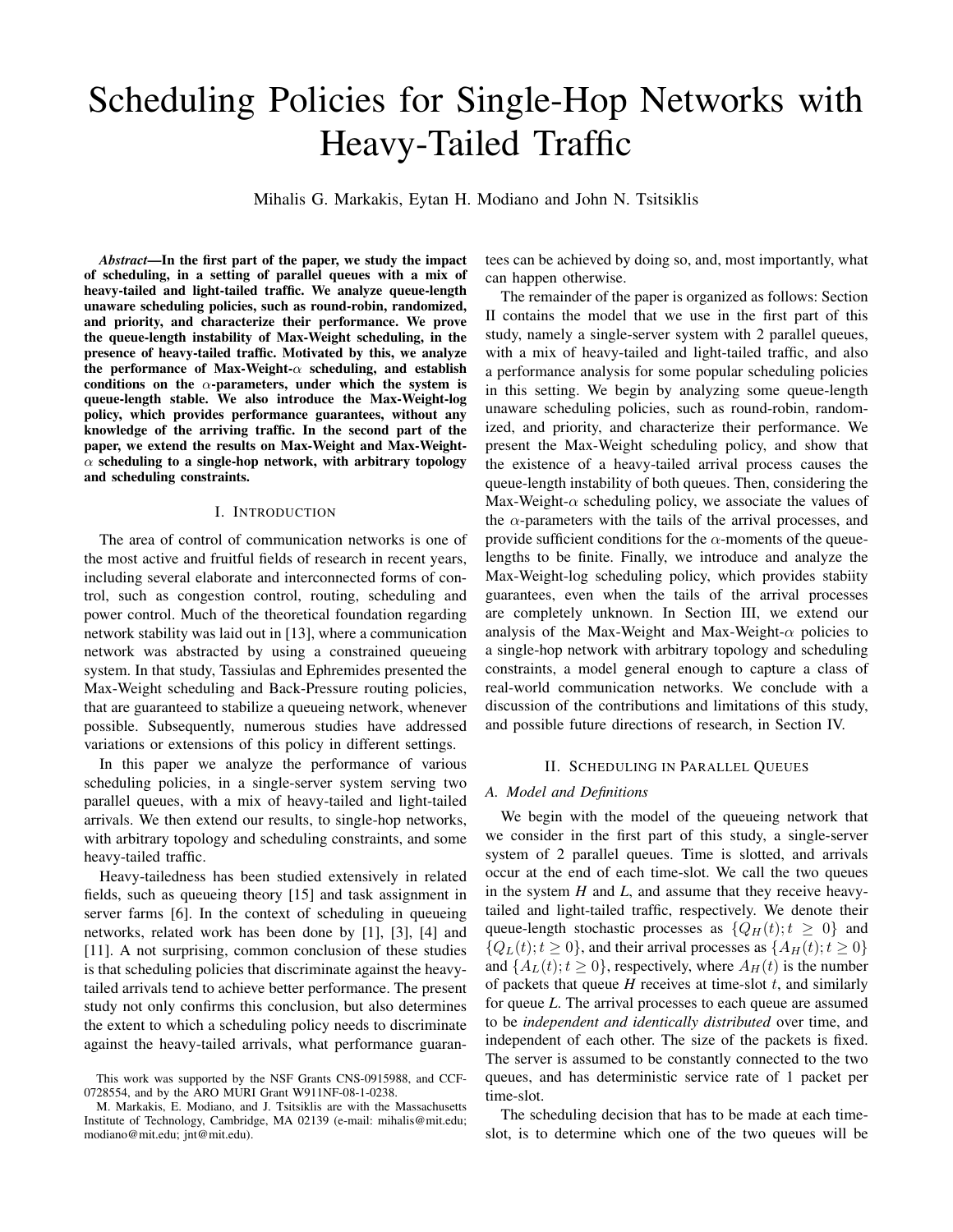served. The scheduler has knowledge only of the current length of the queues and of the time-slot index; hence we restrict our analysis to Markovian scheduling policies. We consider a number of members of this class, ranging from queue-length unaware to queue-length aware, and from deterministic to randomized policies. However, all the policies analyzed here are *work-conserving*, in the sense that they allow the server to idle only when the system is empty.



Fig. 1. A system of 2 parallel queues with a mix of heavy and light tailed traffic.

We will focus on the impact of scheduling in queueing networks, in the presence of heavy-tailed traffic. Before we proceed though, we should make this more specific.

*Definition 1:* The *Tail Coefficient C* of a nonnegative random variable *X* is a positive constant, defined as

$$
C = \inf \{ c \in R^+ \mid E[X^c] = \infty \}.
$$

The Tail Coefficient is a generalization of the Tail Index [10], and provides a rough measure of 'how heavy-tailed' the distribution of a random variable is. As Definition 1 indicates, the Tail Coefficient is determined only through the moments of a random variable, and therefore, can be defined for any probability distribution. In contrast, the Tail Index is defined only for distributions whose tail decays polynomially.

*Definition 2:* An IID arrival process  $\{A(t)\}\$ is called *heavy-tailed* if  $A(t)$  has Tail Coefficient less than or equal to 2. Otherwise, the arrival process is called *light-tailed*.

Note that an IID arrival process is heavy-tailed if the variance of its underlying distribution is infinite. We assume that the arrival process  $\{A_H(t)\}\$ is heavy-tailed, whereas  ${A_L(t)}$  *is light-tailed.* Let us now turn to the issues of stability of a queueing network and admissibility of arriving traffic.

*Definition 3:* A discrete-time queueing system is *stable*, if it is modeled by a Markov Chain which is positive/Harris recurrent.

In our setting, where arrivals and departures of packets are integer quantities, stability is defined as positive recurrence. The stability region of the system we study is determined by the first moments of its arrival processes. So, define  $\lambda_H$  =  $E[A_H(1)]$  and  $\lambda_L = E[A_L(1)]$ , and assume, for the problem to be meaningful, that both arrival rates are positive. We call the pair of arrival processes to the two queues *admissible* if:  $\lambda_H + \lambda_L < 1$ . Finally, we define throughput optimality as follows: a scheduling policy is called *throughput optimal*, if it stabilizes the queueing system for every admissible set of arrival processes.

Clearly, for the system of parallel queues described above, every work-conserving scheduling policy is throughput optimal. Since work-conserving scheduling policies are our focus in this paper, all the queueing systems to be analyzed are positive recurrent and converge to a steady-state distribution. So, we turn our attention to secondary measures of performance, such as the expected queue-length in steady-state. Our basic criterion is whether this expected queue-length, or moments of possibly different order, are finite or not.

Our analysis begins with a negative result: if a queue has heavy-tailed arrivals, then its stationary expected length is infinite, no matter what scheduling policy we apply.

*Proposition 1:* Consider the system of parallel queues described above, with any admissible, IID traffic. The expected length of queue *H* in steady-state is infinite, under any workconserving, scheduling policy.

*Proof:* Consider a fictitious queue  $H$ , which has exactly the same arrivals as queue *H*, but is served at every timeslot with rate 1 packet per time-slot. We assume that both systems have reached steady-state, and we observe them at a typical time-slot  $\tau$ . Being in steady-state, implies that there was a time-slot before  $\tau$ , when both systems were empty. An easy, inductive argument can show that no matter which scheduling policy we apply to the system of parallel queues, the stationary queue-length of *H* dominates the queue-length of  $\tilde{H}$  at time-slot  $\tau$ , for every sample path. Moreover,  $\tilde{H}$  is a discrete-time, stable  $Geo^{[B]}/D/1$  queue, a special case of the  $Geo^{[B]}/G/1$  queue, discussed in Appendix A, where the service time of each packet is deterministic and equal to 1. It is known that the expected queueing delay of a typical packet arriving to this queue in steady-state, is proportional to the second moment of its arrivals, which in the heavy-tailed case is infinite. Little's Law (see [14] for a precise statement of the result invoked here), and the deterministic domination between the queue-lengths imply that the expected queuelength of *H* in steady-state is infinite.

Note that the statement of Proposition 1 is true, not only for the class of policies analyzed in this study, but for possibly non-Markovian and/or non-work-conserving scheduling policies, as well as much more general queueing systems.

#### *B. Round-Robin Scheduling*

Let us begin by considering scheduling policies that do not take into account the lengths of the queues in their decision, i.e., 'queue-length unaware' policies. We analyze the performance of three well-known policies: round-robin, randomized, and priority.

Consider the following version of the Round-Robin scheduling policy: service alternates every time-slot between the two queues, as long as packets are available for service in both of them. Assume, without loss of generality, that the scheduler attempts to serve queue *L* at even time-slots and queue *H* at odd time-slots. If a queue is chosen for scheduling and is empty, it loses its turn and the other queue is served instead. We call this scheduling policy 'work-conserving Round-Robin'; Proposition 2 summarizes its performance.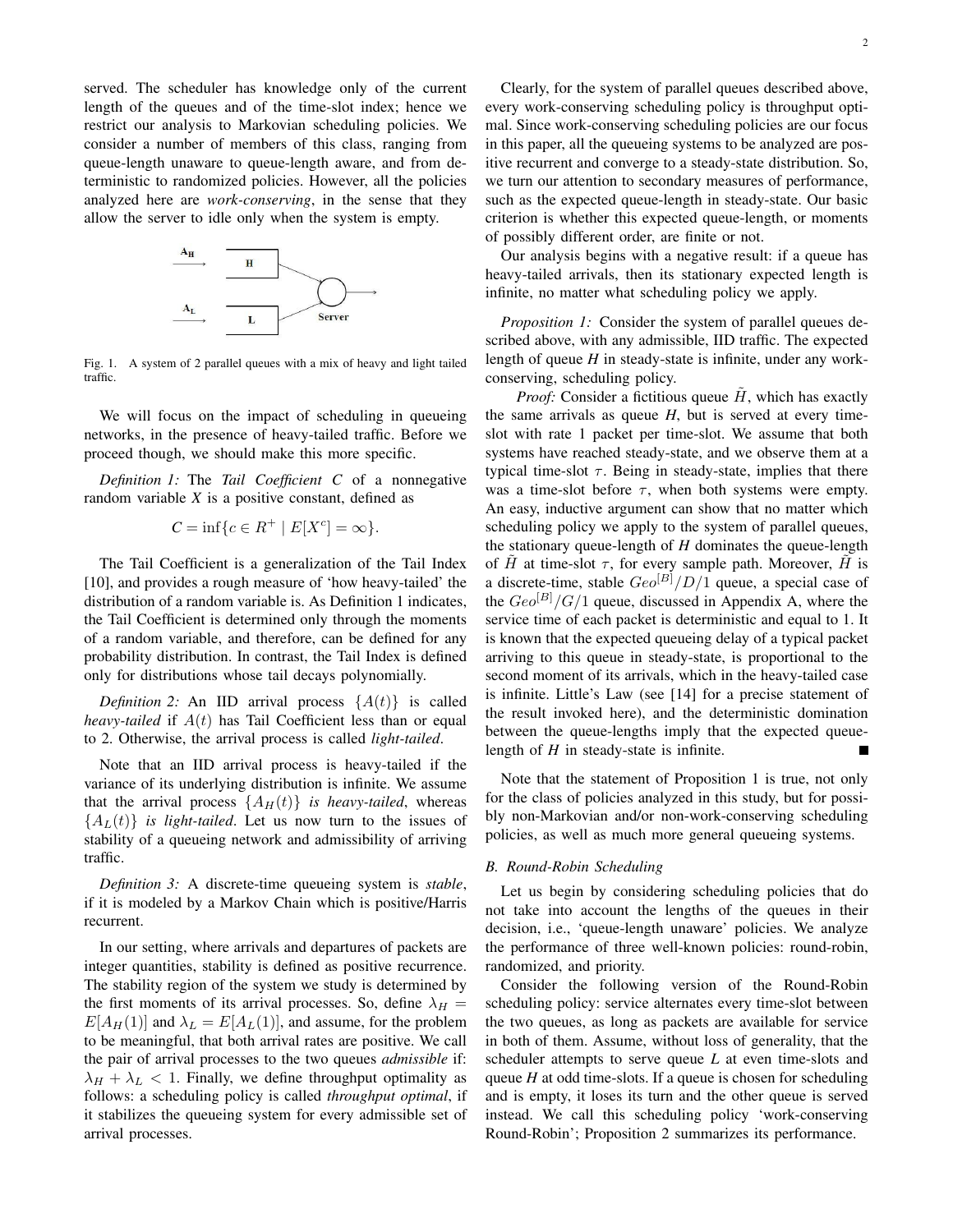*Proposition 2:* Under the 'work-conserving Round-Robin' scheduling policy, the expected length of queue *L* in steadystate is

- 1) finite, if  $\lambda_L < \frac{1}{2}$ ; 2) infinite, if  $\lambda_L > \frac{1}{2}$ .
- *Proof:* see Appendix B.

#### *C. Randomized Scheduling*

We continue with the analysis of a 'work-conserving Randomized' scheduling policy: at every time-slot a biased coin is tossed and if heads come up, an event of probability *q*, queue *L* is served; otherwise queue *H* is served. Coin tosses are IID Bernoulli trials, independent of any other random variable in our probabilistic model. If a queue is chosen for service but is empty, it loses its turn and the other queue is served.

*Proposition 3:* Under the 'work-conserving Randomized' scheduling policy, the expected length of queue *L* in steadystate is

- 1) finite, if  $\lambda_L < q$ ;
- 2) infinite, if  $\lambda_L > q$ .

*Proof:* The proof is very similar to the proof of Proposition 2, and is omitted for brevity.

# *D. Priority Scheduling*

The policies presented above, achieve finite expected length of queue *L*, only for some admissible pairs of arrival processes. Consider now the priority scheduling policy: serve queue *L* whenever it is nonempty.

*Proposition 4:* Under the Priority scheduling policy, the expected length of queue *L* in steady-state is finite.

*Proof:* Under the Priority scheduling policy, queue *L* is a discrete-time, stable  $Geo^{[B]}/D/1$  queue, a special case of the  $Geo^{[B]}/G/1$  queue, where the size of each burst of packets has finite first and second moment, and the service time of each packet is deterministic and equal to 1. The expected queueing delay of a typical packet arriving to queue *L* in steady-state is given by the formula presented in Appendix A, and is finite. Thus, the expected queue-length of *L* is finite as well.

#### *E. Max-Weight Scheduling*

So far, we have shown that we can guarantee finite expected queue-length for *L*, by giving priority to it. Why would we want to consider other scheduling policies? One reason is that we are ultimately interested in more complex models, involving time-varying connectivity (e.g., ON/OFF channels), as well as queueing networks. In such models, priority policies may not be throughput optimal. A second reason are the fairness issues that arise when priority policies are adopted.

It is well-known that for several more complex models, 'queue-length aware' policies are throughput optimal. So, let us consider the Max-Weight policy, which in our setting is equivalent to 'serve the longest queue'. Ties are broken in favor of queue *L*. The following proposition presents a surprising negative result for this policy, which can be interpreted as 'queue-length instability of Max-Weight scheduling, in the presence of heavy-tailed traffic'.

*Proposition 5:* Consider the system of parallel queues described above, with any admissible, IID traffic. Under the Max-Weight scheduling policy, the expected length of queue *L* in steady-state is infinite.

*Proof:* see Appendix C.

#### *F. Max-Weight-*α *Scheduling*

As Proposition 5 suggests, Max-Weight scheduling performs poorly in the presence of heavy-tailed traffic. Driven by the idea of discriminating against heavy queues, we turn to a slightly more general member of the same class, the Max-Weight- $\alpha$  scheduling policy. The analysis of Max-Weight- $\alpha$ scheduling, in the context of an input-queued switch, was done in [7]. The scheduling decision of Max-Weight- $\alpha$  is given by

$$
\arg\max_{n\in\{H,L\}}\{Q_n^{\alpha_n}(t)\},\
$$

with ties broken arbitrarily. In contrast to most of the studies that have analyzed this scheduling policy, we use different values of  $\alpha$  for each queue, smaller for the heavy queue and larger for the light queue. An appropriate relation between the values of the  $\alpha$ -parameters and the Tail Coefficients of the corresponding arrival processes, is given in Proposition 6.

*Proposition 6:* Consider the system of parallel queues described above, with any admissible, IID traffic. Let  $C_H$  and  $C<sub>L</sub>$  be the Tail Coefficients of the arrival processes to queue *H* and *L*, respectively. Under the Max-Weight- $\alpha$  scheduling policy, if  $\alpha_H + 1 < C_H$  and  $\alpha_L + 1 < C_L$ , then the system of parallel queues is stable, and for  $n \in \{H, L\}$ :

$$
E[Q_n^{\alpha_n}] < \infty,
$$

where the random variables  $Q_H$  and  $Q_L$  are distributed according to the stationary distributions of the queue-length processes  $\{Q_H(t)\}\$ and  $\{Q_L(t)\}\$ , respectively.

*Proof:* It can be shown, that both the arrival processes and the Max-Weight- $\alpha$  scheduling policy, satisfy the conditions of Theorem 1 of [4], and hence the result follows. An alternative, more direct proof, is presented in Appendix D.

It is evident from the proof of Proposition 6 that the closer each of the  $\alpha$ -parameters is to the value  $C-1$  (or equivalently, the stronger the performance guarantee we wish to provide), the looser the upper bound becomes.

*Example 1:* Let the heavy-tailed arrival process have Tail Coefficient  $C_H = 2$ , and the light-tailed process have Tail Coefficient  $C_L = 12$ . The arriving traffic is assumed to be admissible.

1) If Max-Weight- $\alpha$  scheduling is applied, with  $\alpha_L = 10$ and  $\alpha_H = 1 - \epsilon$ , for some  $\epsilon \in (0, 1]$ , then Proposition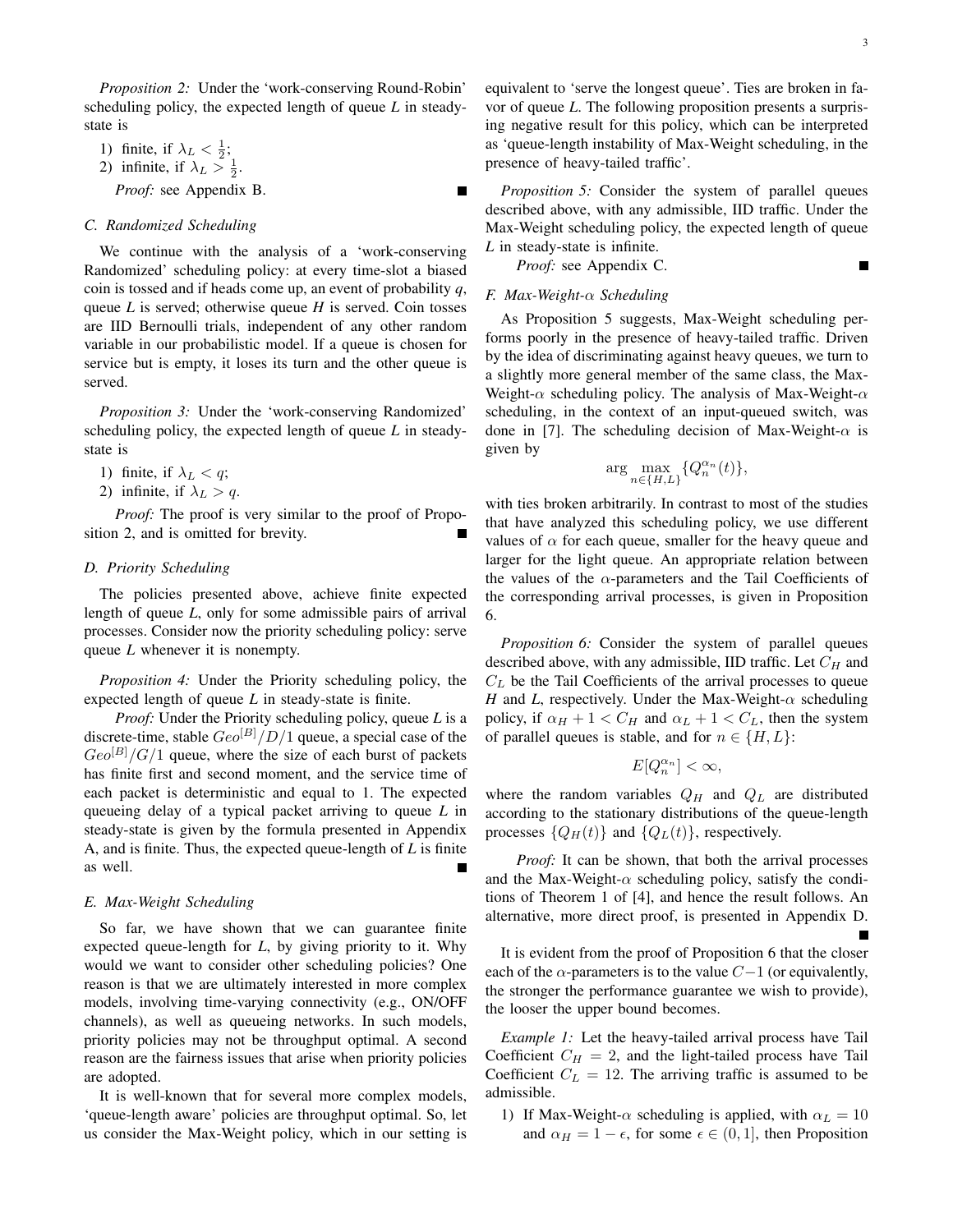6 implies that:

$$
E[Q_L^{10}] < \infty;
$$

2) If Max-Weight scheduling is applied, then Proposition 5 implies that:

$$
E[Q_L] = \infty.
$$

In fact, regarding the Max-Weight scheduling policy, we can derive an even stronger result. Note that in the given setting, the Max-Weight policy is equivalent to Max-Weight- $\alpha$  scheduling, if we choose  $\alpha_H = \alpha_L$ . Combining the results of Propositions 5 and 6, we have that every moment of the stationary queue-length  $Q_L$  with order less than 1 is finite. In contrast, all the moments of order 1 or higher are infinite. Hence, for this particular example, under the Max-Weight scheduling policy, we have a complete characterization of all polynomial moments of the stationary length of queue *L*. This, in turn, allows us to characterize the decay rate of the tail of the corresponding distribution: as  $B$  becomes large,  $P(Q_L > B)$  must decay roughly as  $1/B$ .

#### *G. Max-Weight-log Scheduling*

Even though Proposition 6 gives a complete description of what can be guaranteed, in terms of the moments of the queue-lengths, it has a possible drawback: the proper values for the  $\alpha$ -parameters have to be used, and for this to happen, some knowledge of the Tail Coefficients of both arrival processes is required. What if this requirement cannot be met in some cases? Consider the scheduling policy, termed Max-Weight-log, based on:

$$
\arg\max_{n\in\{H,L\}}\{\log(1+Q_n(t))\}.
$$

*Proposition 7:* Consider the system of parallel queues described above, with any admissible, IID traffic. Under the Max-Weight-log scheduling policy, the system is stable, and, in steady-state,

$$
E[\log(1+Q_n)] < \infty, \qquad \forall n \in \{H, L\}.
$$

*Proof:* Similar to Proposition 6, it can be shown that both the arrival processes and the Max-Weight-log scheduling policy, satisfy the conditions of Theorem 1 of [4], and hence the result follows.

Combinations of the two, into hybrid scheduling policies, are possible too: give polynomial weight to the queues whose Tail Coefficients of the arrivals are known — give logarithmic weight to the queues whose Tail Coefficients are unknown.

*Example 2:* Consider the system of parallel queues described above, where the stochastic process  $\{A_L(t)\}\$ is exponentially light, i.e., the tail of the underlying distribution decays exponentially. In contrast, the only fact that is known about the process  $\{A_H(t)\}\$ is that it is heavy-tailed. Consider a scheduling policy that relies on the maximization:

$$
\max\{\log(1+Q_H(t)), Q_L^{\alpha_L}(t)\}.
$$

By choosing appropriately the parameter  $\alpha_L$ , we can guarantee the finiteness of any polynomial moment of  $Q_L$ .

#### III. SCHEDULING IN SINGLE-HOP NETWORKS

# *A. Model and Definitions*

Let us now extend our analysis of Max-Weight and Max-Weight- $\alpha$  policies to a single-hop queueing network, with arbitrary topology and scheduling constraints. Again we assume that time is slotted and that arrivals occur at the end of each slot. Our network is represented by a directed graph  $G = (\mathcal{N}, \mathcal{L})$ , where N is the set of nodes and L is the set of links of the network. Our model involves *single-hop traffic flows*, where packets arrive at the source node of a link, for transmission to the node at the other end of the link.

In general, not all links can be activated at every time-slot. A set of links that can be activated concurrently is called a *feasible schedule*. We call  $S$  the set of all feasible schedules, which is an arbitrary subset of the powerset of  $\mathcal{L}$ . We assume that all attempted transmissions of packets are successful, and that the transmission/service rates for all queues, and for all feasible schedules, are deterministic, bounded above by a finite constant  $S_{\text{max}}$ , and bounded below by a positive constant  $S_{\text{min}}$ . A *scheduler* is to determine, at each time-slot, which feasible schedule to activate; similar to the first part of the paper, we assume that the scheduler has knowledge of all the queue-lengths but only at the current time-slot.

Call  $F$  the set of all flows supported by the network. Note that F can be identified with  $\mathcal{L}$ , since the network has only single-hop traffic. Consider the following quantities:

 $Q_f(t)$  is the number of packets in queue f, buffering the traffic of flow  $f$ , at time-slot  $t$ ;

 $A_f(t)$  is the number of arrivals to queue f, at time-slot t;

 $S_f(t)$  is the number of packets that are scheduled for transmission from queue  $f$ , at time-slot  $t$  (not necessarily the number of packets that are transmitted because the queue may be empty).

We assume that the stochastic processes  $\{A_f(t)\}, f \in F$ are IID over time and independent of each other, with rates  $\lambda_f$ ,  $f \in F$ . The *Single-Hop Queue Dynamics* for each flow  $f$  are given by the expression:

$$
Q_f(t+1) = Q_f(t) + A_f(t) - \min\{Q_f(t), S_f(t)\}.
$$

The time-varying scheduling vector  $S(t) = [S_f(t)] \in S$  is determined by the scheduling policy that we apply. Let us now state for completeness some standard definitions, that will be useful to our analysis.

*Definition 4:* The *Stability Region* of the single-hop queueing network described above, is defined as the closure of the set of all arrival rate vectors  $(E[A_f(1)]; f \in F)$ , for which there exists a scheduling policy that stabilizes the network.

*Definition 5:* Consider the single-hop queueing network described above, and a set of IID arrival processes  ${A_f(t)}$ ,  $f \in F$ . This set is called *admissible* if

- 1) the Tail Coefficient of every arrival process is strictly greater than 1;
- 2) the vector  $(E[A_f(1)]; f \in F)$  lies in the interior of the network's Stability Region.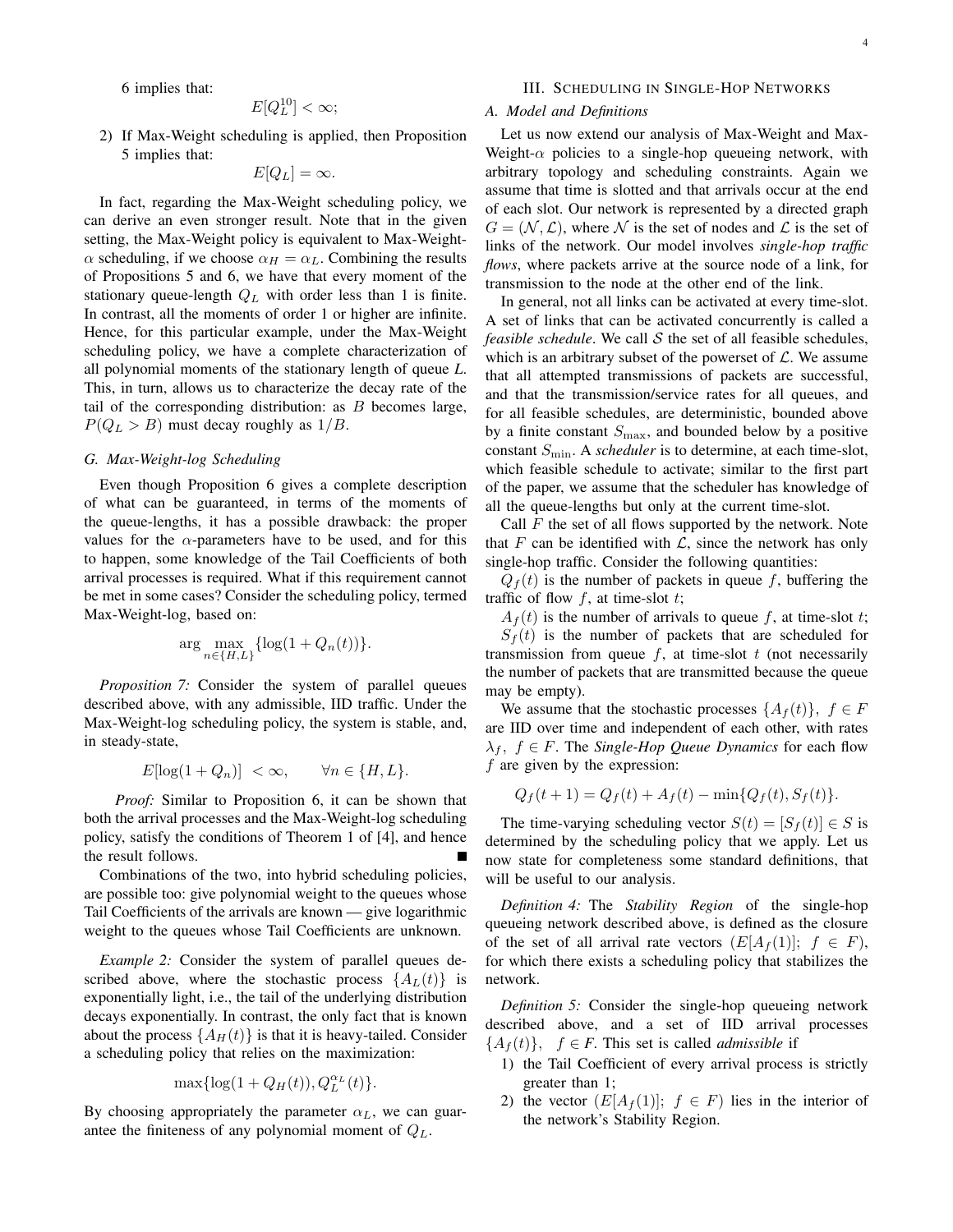#### *B. Max-Weight Scheduling*

Under the Max-Weight scheduling policy, the scheduling vector  $S(t)$  is a solution to the following optimization problem:

$$
S(t) \in \arg \max_{[s_f] \in S} \Big\{ \sum_{f \in F} Q_f(t) \cdot s_f \Big\}.
$$

*Proposition 8:* Consider the single-hop queueing network described above, with any admissible, IID traffic, under the Max-Weight scheduling policy. Call  $Q$  the set of queues of the network, and consider any partition of  $Q$  into two nonempty sets  $A$  and  $A<sup>c</sup>$ . If

- 1) A contains at least one queue with infinite expected length in steady-state;
- 2) no link that carries traffic of A, can be activated concurrently with a link that carries traffic of  $A<sup>c</sup>$ ,

then  $A<sup>c</sup>$  contains at least one queue whose stationary expected length is infinite.

*Proof:* The proof is similar to the proof of Proposition 5, and is omitted for brevity.

Notice that at each time-slot, only one of the two sets can be served, so, in a way, the two sets are 'parallel to each other'. A subtle but important point, is that now we refer to queues with infinite expected length, not necessarily queues with heavy-tailed arrivals. Proposition 8 suggests that there is more than one way for a queue to become queue-length unstable: either it has heavy-tailed arrivals, or it competes with a queue that has heavy-tailed arrivals, or it competes with a queue that has grown unbounded by competing with a queue that has heavy-tailed arrivals, etc. Therefore, in single-hop networks, we can have a very interesting phenomenon: the *propagation of queue-length instability*. Obviously, the extent of this propagation depends on the scheduling constraints of the network. The following example and corollaries illustrate the importance of Proposition 8, with respect to this phenomenon.

*Example 3:* Consider the wireless ring network of Fig. 2, under the two-hop interference model. The network consists of 6 nodes, each of which transmits packets to the node next to it, in the clockwise direction. The arriving traffic is admissible and IID, and Max-Weight scheduling is applied. The feasible schedules in this network are  $\{1, 4\}$ ,  $\{2, 5\}$ , and  $\{3,6\}.$ 



Fig. 2. A wireless ring network, with heavy-tailed traffic.

Let the queue of node 1 have heavy-tailed arrivals, and the rest of the queues have light-tailed arrivals. Consider the partition of the set of queues  $\{\{1, 2, 4, 5\}, \{3, 6\}\}\$ . This partition satisfies the conditions of Proposition 8, so at least one queue in the set  $\{3, 6\}$  blows up, in expectation. Repeating this argument for the partition  $\{\{1, 3, 4, 6\}, \{2, 5\}\}\,$ , we conclude that at least one queue in the set  $\{2, 5\}$  blows up, in expectation. Summarizing, even though only one queue of the network has heavy-tailed arrivals, because of the propagation of queue-length instability, at least three queues have infinite expected length in steady-state.

*Corollary 1:* Consider a single-server system of N parallel queues, with any admissible, IID traffic, under Max-Weight scheduling. If there exists a queue with heavy-tailed arrivals, then all  $N$  queues have infinite expected length in steadystate.

*Corollary 2:* Consider a  $N \times N$  input-queued switch, with any admissible, IID traffic, under Max-Weight scheduling. If there exists a queue with heavy-tailed arrivals, then at least N, out of the total  $N^2$  virtual queues, have infinite expected length in steady-state.

#### *C. Max-Weight-*α *Scheduling*

Under the Max-Weight- $\alpha$  scheduling policy, the scheduling vector  $S(t)$  is a solution to the following optimization problem:

$$
S(t) \ \in \ \arg\max_{[s_f]\in S} \Big\{\sum_{f\in F} Q_f^{\alpha_f}(t)\cdot s_f\Big\}.
$$

Similar to the case of parallel queues, the values of the nonnegative parameters  $\alpha_f$ ,  $f \in F$ , are crucial. Proposition 9 describes the performance that this scheduling policy achieves, when the values of the  $\alpha$ -parameters are properly selected.

*Proposition 9:* Consider the single-hop queueing network described above, with any admissible, IID traffic. Let  $C_f$  be the Tail Coefficient of the arrival process  $\{A_f(t)\}\$ . Under the Max-Weight- $\alpha$  scheduling policy, if  $\alpha_f + 1 < C_f$  for all  $f \in F$ , then the queueing network is stable, and

$$
E[Q_f^{\alpha_f}] < \infty, \ f \in F.
$$

*Proof:* The proof is similar to the proof of the Max-Weight- $\alpha$  result for parallel queues (Proposition 6), and is omitted for brevity. П

#### IV. DISCUSSION

The vast majority of past studies dealing with scheduling in a queueing network have assumed that all arrival processes are light-tailed, i.e.,  $E[A^2] < \infty$ . In contrast, we dealt with heavy-tailed traffic explicitly. In order to motivate the subsequent work, we analyzed the queue-length stability of some queue-length unaware scheduling policies, such as roundrobin, randomized, and preemptive priority, in a simple system of parallel queues, under a mix of heavy-tailed and lighttailed traffic. We then broadened our scope, by considering a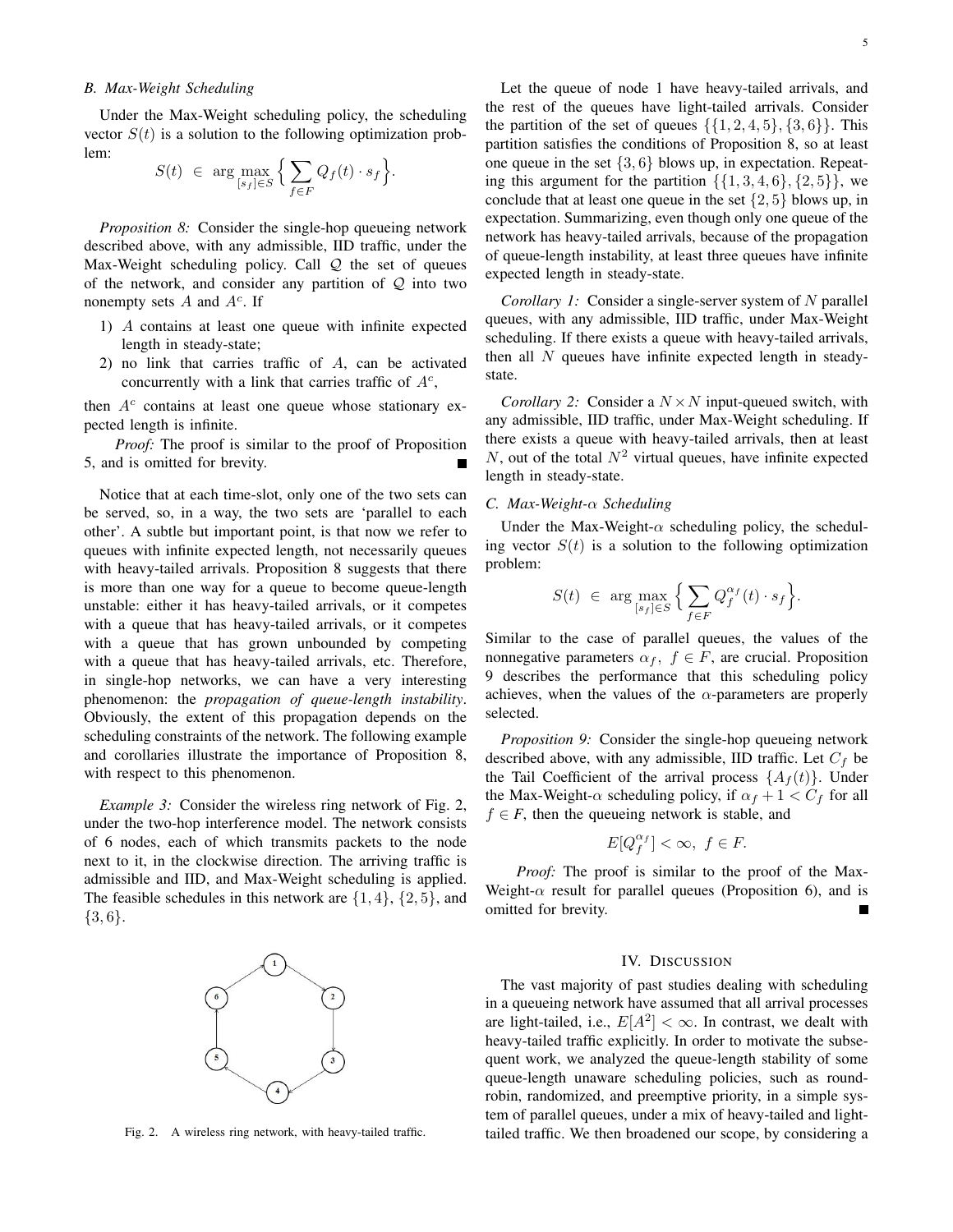single-hop network, with arbitrary topology and scheduling constraints, a model general enough to capture important, real-world communication networks. We analyzed the queuelength stability of the popular Max-Weight scheduling policy in such a setting, and showed that the existence of a queue with heavy-tailed arrivals can have a significant impact on the performance of the whole network. Finally, we considered the Max-Weight- $\alpha$  scheduling policy, and proved that if the  $\alpha$ -parameters are chosen appropriately, then the network is stable, in the positive recurrence sense, and the  $\alpha$ -moments of the queue-lengths are finite.

It is straightforward to further extend the results of Proposition 9 to multi-hop networks, by associating the α-parameters of a *Max-Weight-*α *scheduling and Back-Pressure-*α *routing policies* with the Tail Coefficients of the arrival flows.

Clearly, the most restrictive assumption of the present study is the IID nature of the arriving traffic, when evidence suggests that strong correlations can appear [8]. In case these correlations are bounded in time, then generalizing our results is possible, by considering a multi-step Lyapunov drift argument. In contrast, if the correlations in time extend to infinity, and particularly if the arriving traffic is longrange dependent, new paths must be investigated. This is an interesting and important direction of future research.

# V. APPENDIX A - THE  $Geo^{[B]}/G/1$  QUEUE

The  $Geo^{[B]}/G/1$  queue is a discrete-time queue, where jobs (packets in our setting) arrive in batches (traffic bursts). The number of jobs in the various batches are independent and identically distributed random variables, and the arrival of batches forms a Bernoulli process (IID, geometric interarrival times). The service time of each job is an independent and identically distributed copy of some integer random variable, following a general distribution. We assume that the service discipline is 'First Come, First Served' and that arrivals occur at the end of each time-slot. The expected queueing delay of a typical job arriving to a discrete-time, stable  $Geo^{[B]}/G/1$  queue in steady-state, is given by:

$$
E[D] = \frac{\lambda^2 b_2 - \lambda \rho + \lambda_2 b}{2\lambda (1 - \rho)},
$$

where  $\lambda$  and  $\lambda_2$  are the first and second moments of the number of jobs in each batch,  $b$  and  $b_2$  are the first and second moments of the service time of each job, and  $\rho = \lambda \cdot b$  is the traffic intensity, which has to be strictly less than 1 for the queue to be stable. More details about the  $Geo^{[B]}/G/1$  queue can be found in [12]. What is important for our analysis, is the fact that the expected delay of a  $Geo^{[B]}/G/1$  queue scales with the second moment of the batch size, which in the case of heavy-tailed arrivals is infinite.

#### VI. APPENDIX B - PROOF OF PROPOSITION 2

Suppose that  $\lambda_L < \frac{1}{2}$ . Consider a fictitious queue *F* that has the same arrivals as queue *L*, but is scheduled for service only at even time-slots. Therefore, it does not get the extra service slots that *L* does whenever queue *H* is empty. We assume that both queues are in steady-state, and we observe them at a typical time-slot  $\tau$ . Arguing similarly to Proposition 1, we can show that the length of queue *F* dominates the length of *L* at a typical time-slot  $\tau$ , for every sample path. Since queue *L*, and consequently queue *F*, has light-tailed arrivals, the first and second moment of the size of the bursts of packets it receives are finite. Moreover, queue *F* is a discrete-time, stable  $Geo^{[B]}/D/1$  queue. The expected queueing delay of a typical packet arriving to it in steadystate is given by the formula presented in Appendix A, and is finite. Thus, the expected queue-length of *F* is also finite. The fact that the expected length of queue *L* is finite results from the deterministic domination between the stationary lengths of the two queues.

Now suppose that  $\lambda_L > \frac{1}{2}$ . Consider a fictitious system of two parallel queues, very similar to the original one: queue  $\hat{H}$  has the same arrivals as queue  $H$ , but instead of 'work-conserving Round-Robin', it receives a deterministic service of 1 packet/time-slot, at every time-slot. Queue  $\tilde{L}$  has the same arrivals as queue *L*, and is served with the same deterministic rate at i) even time-slots and ii) odd time-slots, if queue  $H$  is empty.

Suppose that both the actual and the fictitious system are in steady-state, and we observe them at a typical time-slot  $\tau$ . First, we compute the expected queue-length of  $L$ , at timeslot  $\tau$ . Consider the events  $\Gamma(\tau) = \{H\}$  nonempty at time  $\tau$ } and its complement,  $\Gamma^c(\tau)$ . We can express the expected queue-length of  $\tilde{L}$ , viewed at a typical time-slot  $\tau$ , as follows:

$$
E[Q_{\tilde{L}}(\tau)] = E[Q_{\tilde{L}}(\tau) | \Gamma(\tau)] \cdot P(\Gamma(\tau))
$$

$$
+ E[Q_{\tilde{L}}(\tau) | \Gamma^c(\tau)] \cdot P(\Gamma^c(\tau)).
$$

The fact that  $\hat{H}$  is a stable queue, is sufficient to guarantee that  $P(\Gamma(\tau)) > 0$  and  $P(\Gamma^c(\tau)) > 0$ . Conditioning on the event  $\Gamma(\tau)$ , call  $Z(\tau)$  the age of the busy period of H, at time-slot  $\tau$ . Clearly, this random variable is bounded below by the age of the traffic burst in service, at time-slot  $\tau$  (the number of packets from this burst that are already served). From renewal theory [5], we know that the expectation of the latter, is proportional to the second moment of the arrivals to queue  $H$ . Since this process is heavy-tailed, the expected age of the traffic burst in service, at time-slot  $\tau$ , is infinite, which leads to:

$$
E[Z(\tau) | \Gamma(\tau)] = \infty.
$$

Now call  $\tilde{\tau}$  the time-slot that initiates the busy period of H, and consider the stochastic processes  $\{A_{\tilde{L}}(t)\}\$  and  $\{S_{\tilde{L}}(t)\}\$ , representing the arrivals and departures from queue  $\tilde{L}$ . One can see that

$$
Q_{\tilde{L}}(\tau) \ge \sum_{k=\tilde{\tau}}^{\tau} A_{\tilde{L}}(k) - \sum_{k=\tilde{\tau}}^{\tau} S_{\tilde{L}}(k).
$$
 (1)

Notice that we have constructed the fictitious system so that conditioning on the event  $\Gamma(\tau)$  does not change the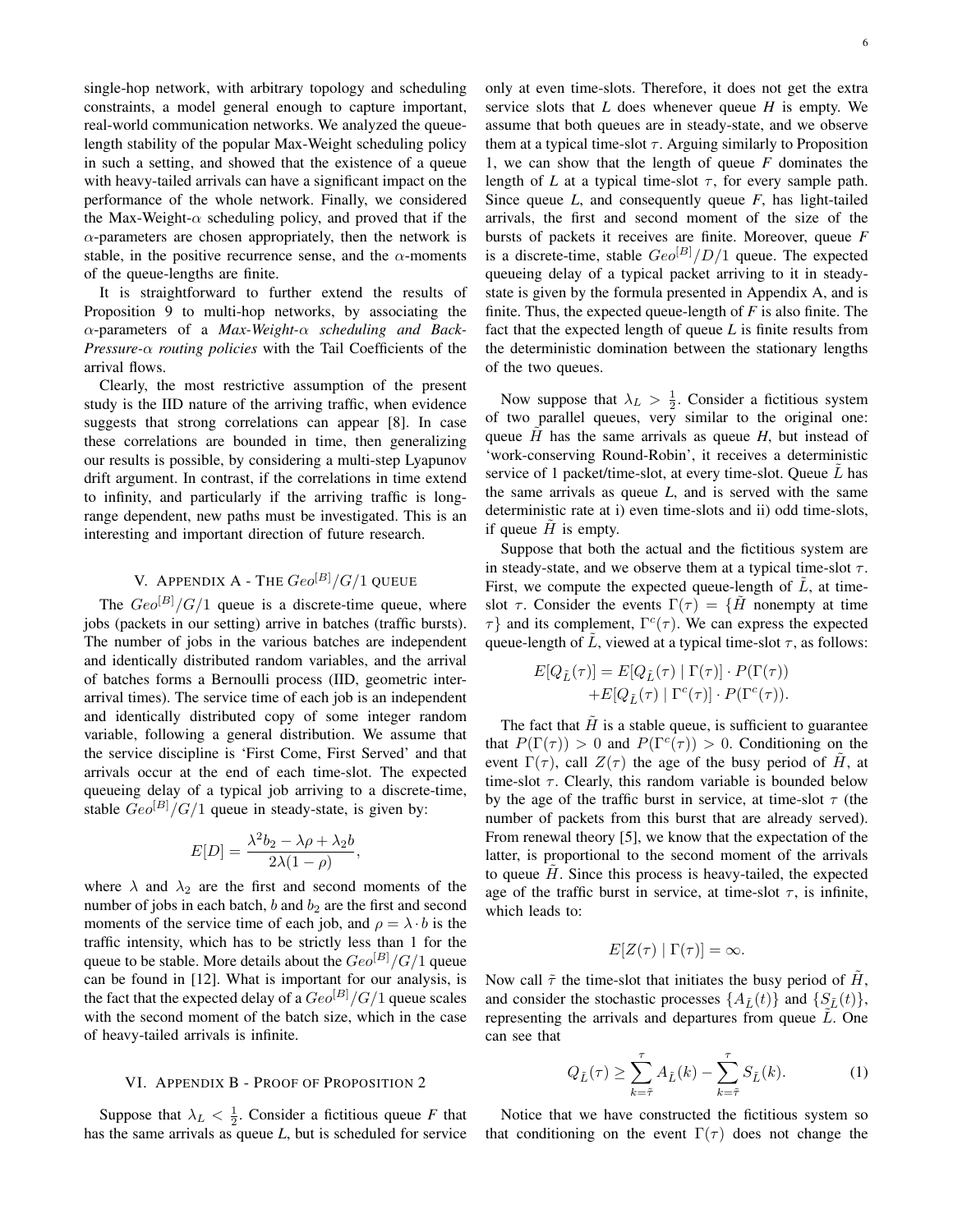statistics of the arrivals of  $\tilde{L}$ , which are identical to the arrivals to queue L. Moreover, if we start from time-slot  $\tau$ and go backwards in time, time-slot  $\tilde{\tau}$  is a stopping time for the process  $\{A_{\tilde{t}}(t)\}$ ; hence, we can invoke Wald's equality. Furthermore, conditioned on the event  $\Gamma(\tau)$ , queue L is served once every two time-slots. Considering the conditional expectation of Eq. (1), and taking into account these facts, we get:

$$
E[Q_{\tilde{L}}(\tau) | \Gamma(\tau)] \geq E[Z(\tau) | \Gamma(\tau)] \cdot (\lambda_L - \frac{1}{2}) - \frac{1}{2},
$$

which implies that

$$
E[Q_{\tilde{L}}(\tau) | \Gamma(\tau)] = \infty,
$$

and thus

$$
E[Q_{\tilde{L}}(\tau)]=\infty.
$$

Now we come to the second part of the proof, namely showing that if the expected queue-length of  $\tilde{L}$  is infinite, then the expected length of  $L$  has to be infinite too. The fact that the two systems are in steady-state, guarantees that there was a time-slot before  $\tau$ , when both systems were empty. For convenience, call this time-slot 0. A simple, inductive argument is sufficient to prove that  $Q_H(t) \geq Q_{\tilde{H}}(t)$ , for all  $t \geq 0$ . We now focus on the evolution of queues L and  $\tilde{L}$ , whose dynamics are described by the set of equations:

$$
Q_L(t+1) = Q_L(t) - S_L(t) \cdot 1_{\{Q_L(t) > 0\}} + A_L(t);
$$
  
\n
$$
Q_{\tilde{L}}(t+1) = Q_{\tilde{L}}(t) - S_{\tilde{L}}(t) \cdot 1_{\{Q_{\tilde{L}}(t) > 0\}} + A_L(t);
$$

and  $Q_L(0) = Q_{\tilde{L}}(0) = 0$ . Both queues are served on two occasions i) at even time-slots (common for  $L$  and  $L$ ) and ii) at odd timeslots, whenever queue  $H/H$  is empty. Since  $Q_H(t) \geq Q_{\tilde{H}}(t)$ , for all  $t \geq 0$ , the set of time-slots when queue  $H$  is empty is a subset of the set of time-slots when queue  $H$  is empty. So, the service opportunities for the two queues satisfy:

$$
S_{\tilde{L}}(t) \ge S_L(t), \qquad \forall t \ge 0.
$$

An inductive argument can show:

$$
Q_{\tilde{L}}(t) \le Q_L(t), \qquad \forall t \ge 0,
$$

which implies that

$$
E[Q_L(\tau)] \ge E[Q_{\tilde{L}}(\tau)] = \infty.
$$

Finally, if  $Q_L$  is a random variable, distributed according to the stationary distribution of the queue-length process  ${Q_L(t)}$ , the fact that we observe the system at a typical time in steady-state, implies that

$$
E[Q_L] = E[Q_L(\tau)] = \infty.
$$

#### VII. APPENDIX C - PROOF OF PROPOSITION 5

Suppose that the system of parallel queues is in steadystate, and a typical burst of packets arrives to queue *L*, at time-slot  $\tau$ . We distinguish between two cases:

Consider first the event  $\Gamma(\tau)$ , that  $Q_L(\tau) < Q_H(\tau)$ . Define the queueing delay  $W_L(\tau)$  that this burst of packets experiences, as the number of time-slots between its arrival and the time it starts getting served. Consider the following, best-case scenario about  $W_L(\tau)$ : as soon as this typical burst arrives to queue *L*, queue *H* receives no more packets and is served at every time-slot, until its length becomes equal to the queue-length of *L*. At that point, the scheduling policy begins to serve queue *L*, until the first packet of the burst is finally served. Call  $T$  the number of time-slots until the service switches from queue *H* to queue *L*. Our best-case scenario gives a lower-bound on  $W_L(\tau)$ :

$$
W_L(\tau) \ge Q_L(\tau) + T. \tag{2}
$$

Under Max-Weight scheduling, for the service to switch, T must satisfy:

$$
Q_L(\tau) + \sum_{k=0}^T A_L(\tau + k) \ge Q_H(\tau) - T,
$$

which implies that

$$
\sum_{k=0}^{T} [A_L(\tau + k) + 1] \ge Q_H(\tau) - Q_L(\tau).
$$

The last inequality, combined with Wald's equality, gives

$$
E[T | \Gamma(\tau)] \cdot (\lambda_L + 1) \ge E[Q_H(\tau) | \Gamma(\tau)]
$$
  
-
$$
-E[Q_L(\tau) | \Gamma(\tau)].
$$
 (3)

Taking the conditional expectation of both sides of Eq. (2) and combining it with Eq. (3), results in

$$
E[W_L(\tau) | \Gamma(\tau)] \ge E[Q_L(\tau) | \Gamma(\tau)] + E[T | \Gamma(\tau)]
$$
  
\n
$$
\ge \frac{1}{\lambda_L + 1} \cdot E[Q_H(\tau) | \Gamma(\tau)]
$$
  
\n
$$
+ E[Q_L(\tau) | \Gamma(\tau)] - \frac{1}{\lambda_L + 1} \cdot E[Q_L(\tau) | \Gamma(\tau)]
$$
  
\n
$$
\ge \frac{1}{\lambda_L + 1} \cdot E[Q_H(\tau) | \Gamma(\tau)]. \quad (4)
$$

Consider now the event  $\Gamma^c(\tau)$ , that  $Q_L(\tau) \geq Q_H(\tau)$ . Consider also the following, best-case scenario about the delay  $W_L(\tau)$  that the typical burst of packets experiences in this case: as soon as the burst arrives, queue *L* starts getting served constantly, until the first packet of the burst is served. Our best-case scenario indicates a lower-bound on the delay:

$$
W_L(\tau) \ge Q_L(\tau) \ge Q_H(\tau) \ge \frac{1}{\lambda_L + 1} \cdot Q_H(\tau),
$$

which implies that

$$
E[W_L(\tau) | \Gamma^c(\tau)] \ge \frac{1}{\lambda_L + 1} \cdot E[Q_H(\tau) | \Gamma^c(\tau)]. \quad (5)
$$

Since the system is assumed to be in steady-state, both events  $\Gamma(\tau)$  and  $\Gamma^c(\tau)$  have positive probability, so the conditional expectations that we considered are well-defined. Proposition 1 and the BASTA property (see [9] for a precise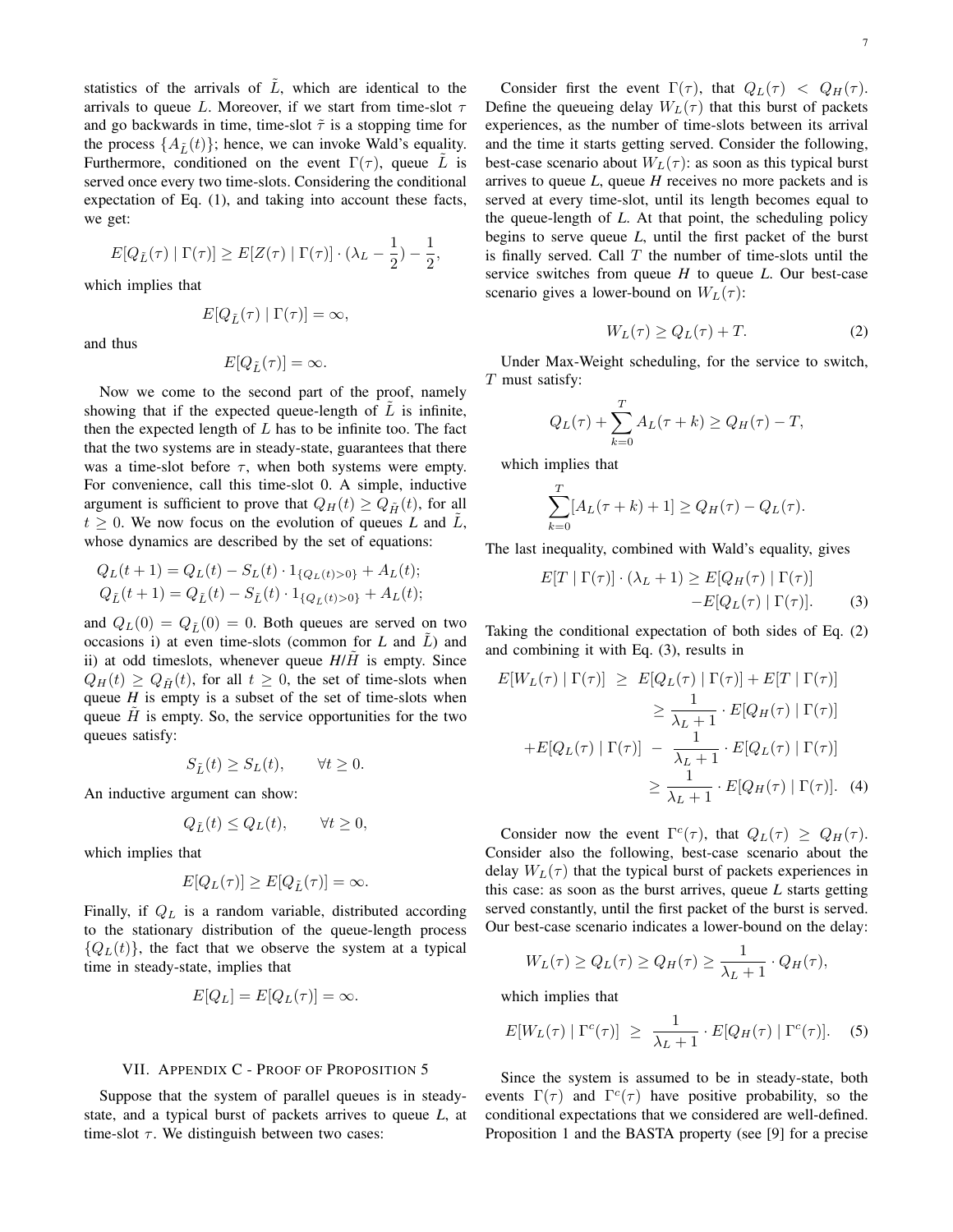statement) imply that

$$
E[Q_H(\tau)] = \infty. \tag{6}
$$

Combining Eq.  $(4)$ ,  $(5)$  and  $(6)$ , we have:

$$
E[W_L(\tau)] \ge \frac{1}{\lambda_L + 1} \cdot E[Q_H(\tau)] = \infty. \tag{7}
$$

Little's law and Eq. (7) imply that the expected number of traffic bursts, and hence the expected number of packets in queue  $L$  in steady-state, is infinite. So, if  $Q_L$  is some random variable, distributed according to the stationary distribution of the queue-length process  $\{Q_L(t)\}$ :

$$
E[Q_L] = \infty.
$$

#### VIII. APPENDIX D - PROOF OF PROPOSITION 6

Define the queue-length vector  $Q = (Q_H, Q_L)$  as the state of the system, and consider the Lyapunov function:

$$
V(Q)=\sum_{n\in\{H,L\}}\frac{1}{\alpha_n+1}Q_n^{\alpha_n+1}
$$

.

We have:

$$
E[V(Q(t+1)) | Q(t)]
$$
  
= 
$$
\sum_{n \in \{H, L\}} E\Big[\frac{1}{\alpha_n + 1} (Q_n(t) + \Delta_n(t))^{\alpha_n + 1} | Q(t) \Big],
$$

where

$$
\Delta_n(t) = A_n(t) - S_n(t) \cdot 1_{\{Q_n(t) > 0\}}.
$$

Here,  $A_n(t)$  and  $S_n(t)$  represent the number of arriving and departing packets from queue  $n$  at time-slot  $t$ . Note that for the system of parallel queues described in Section II,  $S_n(t)$  can only take the values 0 and 1. Finally, the indicator function  $1_{\{Q_n(t)>0\}}$  ensures that packets depart only from nonempty queues. Throughout the proof we use the shorthand notation:

$$
V_n(Q_n(t)) = \frac{1}{\alpha_n + 1} Q_n^{\alpha_n + 1}(t).
$$

We now consider the conditional expectation of the terms  $V_n(Q_n(t + 1))$ , distinguishing between two cases:

Regarding the term(s)  $V_n(Q_n(t))$  with  $\alpha_n + 1 < 2$ (corresponding to queue *H*, and possibly queue *L*, depending on the value of  $\alpha_L$ ), consider the  $0^{th}$  order Taylor expansion around  $Q_n(t)$ :

$$
\frac{1}{\alpha_n+1}(Q_n(t) + \Delta_n(t))^{\alpha_n+1}
$$

$$
= \frac{1}{\alpha_n+1}Q_n^{\alpha_n+1}(t) + \Delta_n(t) \cdot \xi^{\alpha_n},
$$

for some  $\xi \in [Q_n(t) - 1_{\{Q_n(t) > 0\}}, Q_n(t) + A_n(t)]$ . Thus,

$$
V_n(Q_n(t+1)) = V_n(Q_n(t)) + \Delta_n(t) \cdot \xi^{\alpha_n},
$$

and

$$
E[V_n(Q_n(t+1)) | Q(t)]
$$
  
=  $V_n(Q_n(t)) + E[\Delta_n(t) \cdot \xi^{\alpha_n} | Q(t)].$ 

Consider the event  $\Gamma_n(t) = {\Delta_n(t) < 0}$  and its complement. Then,

$$
E[V_n(Q_n(t+1)) | Q(t)] \leq V_n(Q_n(t))
$$
  
+
$$
E[\Delta_n(t) \cdot (Q_n(t) - 1_{\{Q_n(t) > 0\}})^{\alpha_n} | Q(t), \Gamma_n(t)]
$$
  
-
$$
P(\Gamma_n(t) | Q(t))
$$
  
+
$$
E[\Delta_n(t) \cdot (Q_n(t) + A_n(t))^{\alpha_n} | Q(t), \Gamma_n^c(t)]
$$
  
-
$$
P(\Gamma_n^c(t) | Q(t)).
$$

Since  $Q_n(t)$  and  $A_n(t)$  are nonnegative integers, and  $0 \leq$  $\alpha_n < 1$ , it is not difficult to verify that:

$$
(Q_n(t) + A_n(t))^{\alpha_n} \le Q_n^{\alpha_n}(t) + A_n^{\alpha_n}(t),
$$
  

$$
(Q_n(t) - 1_{\{Q_n(t) > 0\}})^{\alpha_n} \ge Q_n^{\alpha_n}(t) - 1.
$$

Using these inequalities, we have:

$$
E[V_n(Q_n(t+1)) | Q(t)] \leq V_n(Q_n(t))
$$
  
+
$$
E[\Delta_n(t) | Q(t)] \cdot Q_n^{\alpha_n}(t)
$$
  
+
$$
E[-\Delta_n(t) | Q(t), \Gamma_n(t)] \cdot P(\Gamma_n(t) | Q(t))
$$
  
+
$$
E[\Delta_n(t) \cdot A_n^{\alpha_n}(t) | Q(t), \Gamma_n^c(t)] \cdot P(\Gamma_n^c(t) | Q(t)),
$$

and

$$
E[V_n(Q_n(t+1)) | Q(t)] \leq V_n(Q_n(t)) + E[\Delta_n(t) | Q(t)] \cdot Q_n^{\alpha_n}(t) + 1 + E[A_n^{\alpha_n+1}(t) | Q(t), \Gamma_n^c(t)] \cdot P(\Gamma_n^c(t) | Q(t)).
$$

In the last equation we used the fact that when  $\Delta_n(t) < 0$ (event  $\Gamma_n(t)$ ), then  $\Delta_n(t) = -1$ . Also, when  $\Delta_n(t) \geq 0$ (event  $\Gamma_n^c(t)$ ), then  $\Delta_n(t) \leq A_n(t)$ , so that  $\Delta_n(t) \cdot A_n^{\alpha_n}(t) \leq$  $A_n^{\alpha_n+1}(t)$ . Since  $\alpha_n+1 < C_n$ , we know that  $E[A_n^{\alpha_n+1}(t)] <$  $\infty$ , which implies that  $E[A_n^{\alpha_n+1}(t) | Q(t), \Gamma_n^c(t)] < \infty$ . So, there exists a finite constant  $b_n$ , such that:

$$
E[V_n(Q_n(t+1)) | Q(t)] \leq V_n(Q_n(t))
$$
  
 
$$
+ (\lambda_n - S_n(t)) \cdot Q_n^{\alpha_n}(t) + b_n.
$$

This, in turn, implies (trivially) that for every  $y_n > 0$ , there exists some finite constant  $B_n(y_n)$  such that:

$$
E[V_n(Q_n(t+1)) | Q(t)] \leq V_n(Q_n(t))
$$
  
+  $(\lambda_n - S_n(t)) \cdot Q_n^{\alpha_n}(t)$   
+  $\frac{y_n}{4} \cdot Q_n^{\alpha_n}(t) + B_n(y_n).$ 

Regarding a possible term  $V_n(Q_n(t))$  with  $\alpha_n + 1 \geq 2$ (corresponding to queue *L*, if  $\alpha_L$  is chosen to be greater than or equal to 1), consider the  $1^{st}$  order Taylor expansion around  $Q_n(t)$ :

$$
= \frac{\frac{1}{\alpha_n+1}(Q_n(t) + \Delta_n(t))^{\alpha_n+1}}{\frac{1}{\alpha_n+1}Q_n(t)^{\alpha_n+1} + \Delta_n(t) \cdot Q_n^{\alpha_n}(t)}
$$

$$
+ \frac{\Delta_n^2(t)}{2} \cdot \alpha_n \cdot \xi^{\alpha_n-1},
$$